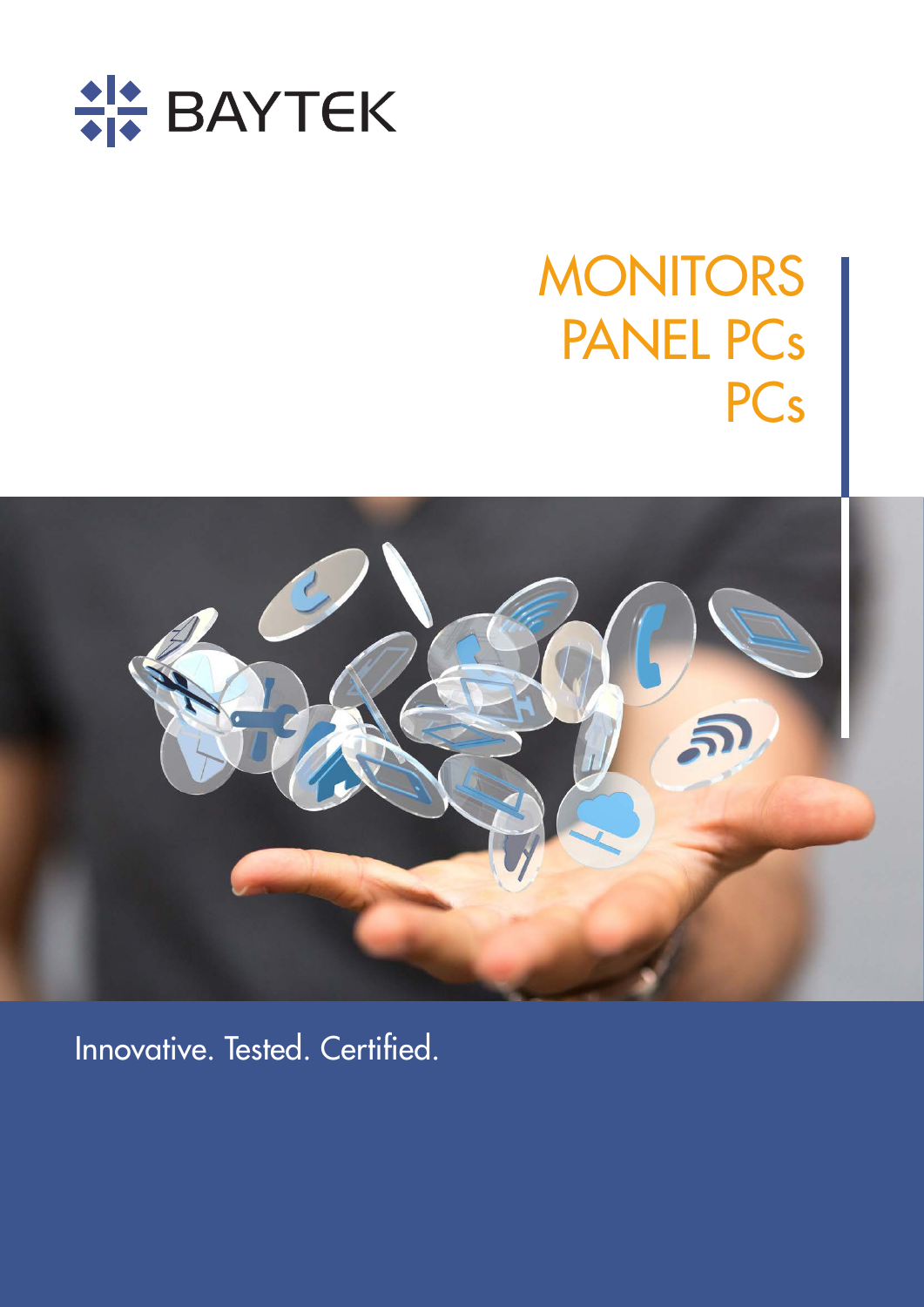#### WHY BAYTEK?

Baytek GmbH established in 1996 is a German manufacturer of professional monitors, panel PCs and PCs for critical fields of application.

Development, production and administration are all under one roof, which guarantees flexibility, individuality and efficiency as well as fast and reliable implementation of customer requirements.

Our primary objective is for you to learn first hand – by working with us – what Baytek stands for: we are committed to innovative products, the highest quality, reliable service and partnerships based on mutual trust.

#### BAYTEK - QUALITY COMES FIRST

Our large, modular product portfolio makes us a solid and valuable partner. For us, the quality of our products comes first – the durability of the monitors, panel PCs and PCs, especially under the most challenging environmental conditions.

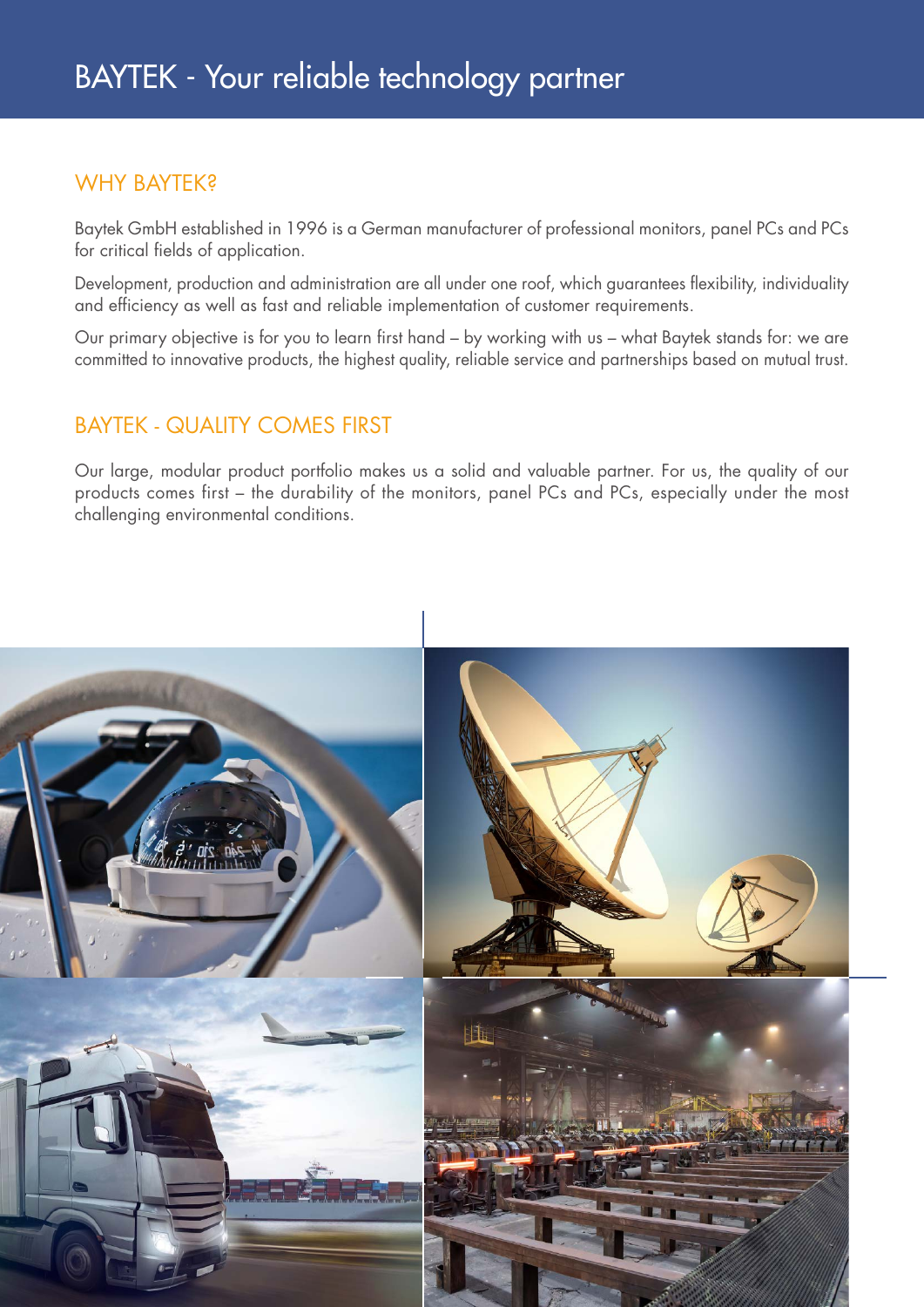### Certifications









MAGNETIC IMO COLOUR CALIBRATION

SHOCK / **VIBRATION** 

EMI / EMC

#### MARITIME

BV0430 / DIN ISO 3777 / DIN EN 60945 / EN 60068-1 / EN 60529 / ISO 25862 (E/F) / ISO 9614-2 / ISO R 694 / MIL 461 / MIL 810 / VG 95373 / VG 95577 / VG 95576 / VG 95332/ IEC 60936 / IEC 61174 usw.

#### MIL/DEFENSE

EN 55022 / EN 61004-4 / IEC/EN 60945 Edition 4 / MIL 461 (C/E) / MIL 891 E / MIL E 5400 / MIL STD 167-1 / MIL STD 810 / MIL STD 901 / NEMA 4 / Druckluft Test / IACS E10 / SDIP LEVEL B / ZONE 1 (Tempest) usw.

#### MEDICAL

EN 55011 / EN 60601-1-1 / EN 606001-1-2

#### **TRANSPORTATION**

DIN EN 50155 / DIN EN 50121-3-2 / DIN EN 61373 / E Mark (E1) / EN 50155 / EN 50121-3-2 / EN 61373:1999-11 / EN 60068-2-64 / EN 55022: 210 Class B / EN 61000-6-2: 2005 / RCTA DO-160-F usw.

#### INDUSTRY

EN 50081-1 / EN 50082-2 / EN 55011 Class A / EN 61000-4 / FCC Class A / EN 60945 / UL 1950 / CE usw.









IPXX ACOUSTICS ENVIRONMENT BURN-IN TESTS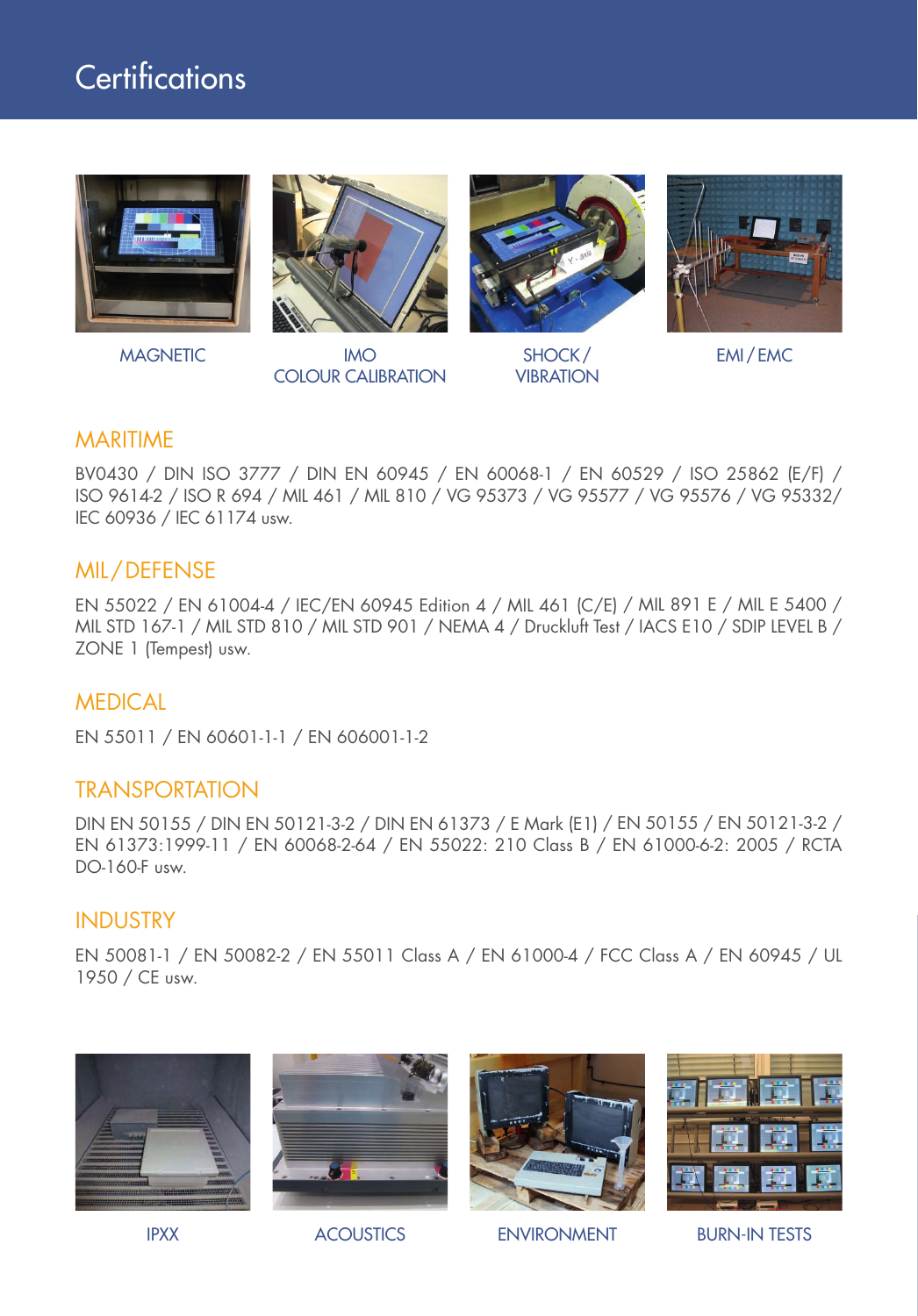#### MONITORS<sup>1</sup>

The monitors in the specialised model series are designed, built, tested and certified exactly according to your respective planned field of application. This guarantees the required 24/7/365 durability in tough environments.

No wish remains unfulfilled thanks to the modular product matrix and numerous choices and options.





### PANEL PC<sub>s</sub>

Baytek's product portfolio includes highly robust panel PCs with various CPU technologies for demanding applications, especially under tough conditions.

With panel PCs for monitoring and broadcasting, Baytek offers the ideal solution for applications ranging from the high seas to the studio to mobile use.





#### PC<sub>s</sub>

The ruggedized BRC computers ensure certified durability for users, especially in the mobile MIL segment.

Implementation in existing systems is unproblematic. Continuous use and an above-average service life are assured by the unique product characteristics.



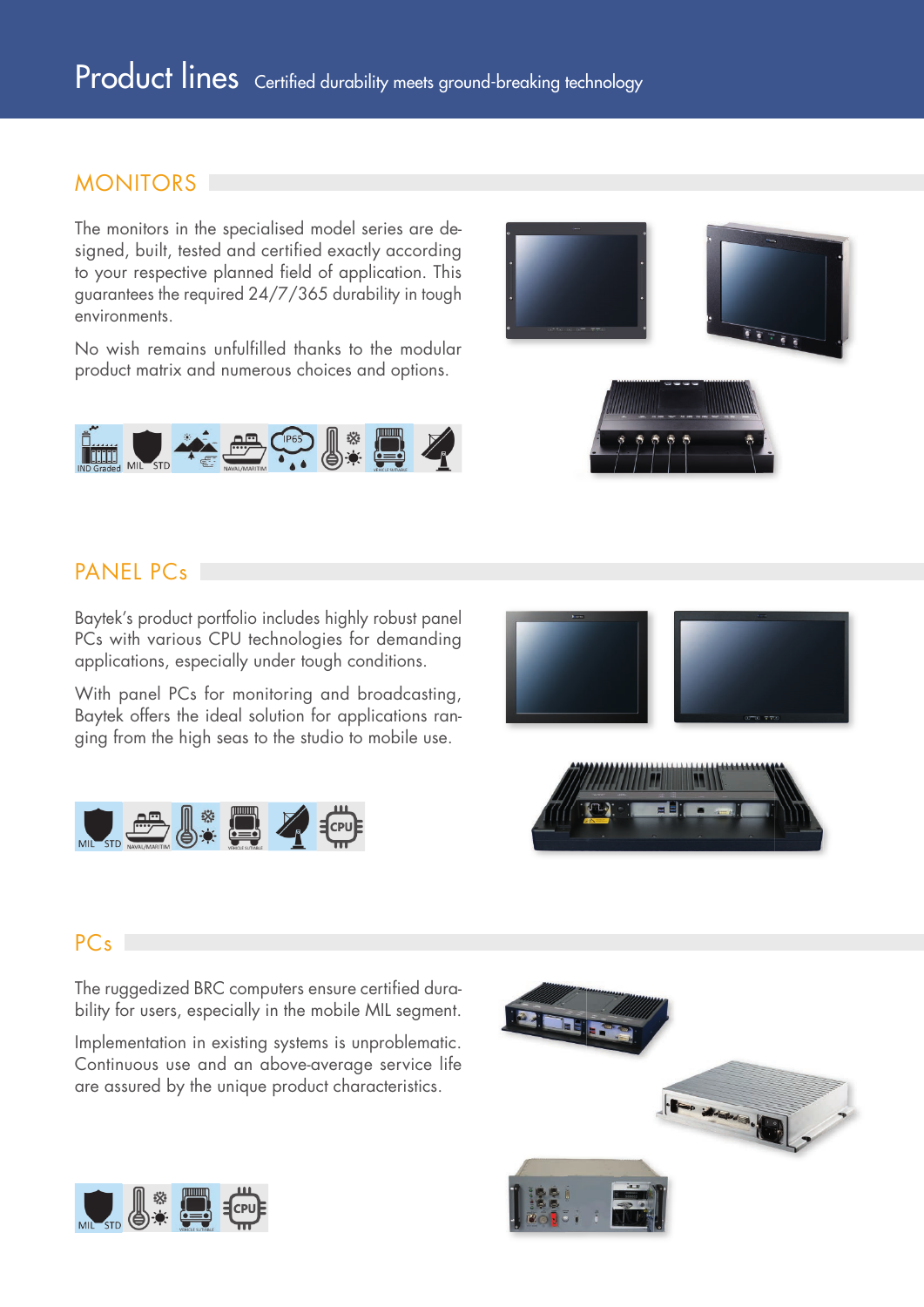#### FROM DESIGN TO PRODUCT





DESIGN ELECTRONICS PRODUCTION TESTS





#### YOU SPECIFY - WE IMPLEMENT

Aside from our standard product portfolio, we offer customer-specific adaptations as well as the complete new development of small, medium and large series.

Our in-house Design & Development department along with Service & Support is happy to help you realise your requirements.

Thanks to our decades of experience, we are able to handle all project phases up to market readiness.

#### YOUR ADVANTAGES

- Perfect implementation of complex requirement profiles
- Decades of experience with the development of monitors, panel PCs and PC systems
- Guaranteed long-term availability in fit/form and function
- Competitiveness due to unique features of products developed especially for your company
- Efficiency since development and production take place entirely in Germany under one roof

#### OUR SERVICES

- Complete product development (electronics / design / software)
- Documentation down to the component level
- Product lifetime management. Health check starting in the development phase
- Test runs with documentation
- BIOS changes
- Software development
- Development of a test infrastructure
- Production and service
- Life cycle management
- Obsolescence management